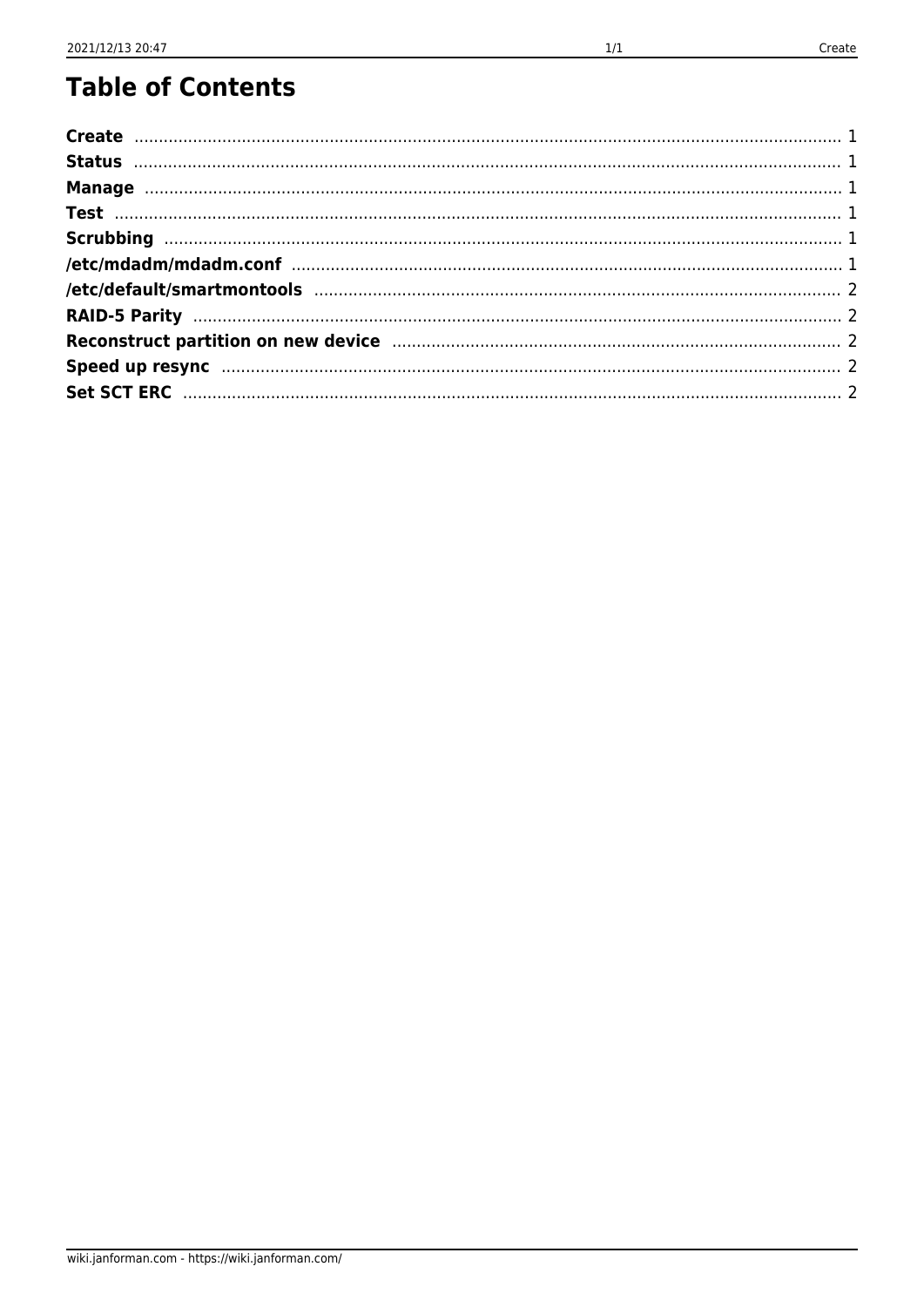MAILADDR mail@example.com,root@localhost PROGRAM /root/script.sh

<span id="page-1-5"></span>**/etc/mdadm/mdadm.conf**

### wiki.janforman.com - https://wiki.janforman.com/

```
Create
```

```
mdadm --create /dev/md0 --level=5 --raid-devices=3 /dev/sda1 /dev/sdb1
/dev/sdc1 --spare-devices=1 /dev/sdd1
```
### <span id="page-1-1"></span>**Status**

watch -n 1 'cat /proc/mdstat' mdadm --detail /dev/md0 mdadm -E /dev/sdb2

### <span id="page-1-2"></span>**Manage**

```
mdadm --manage /dev/md1 --fail /dev/sdb2
mdadm --manage /dev/md1 --remove /dev/sdb2
mdadm --manage /dev/md1 --add /dev/sdb2
mdadm --grow /dev/md0 --raid-devices=4 // add drive
mdadm --grow /dev/md0 --size=max // change drive size
```
### <span id="page-1-3"></span>**Test**

mdadm --manage --set-faulty /dev/md1 /dev/sdc2

## <span id="page-1-4"></span>**Scrubbing**

```
echo "check" > /sys/block/md0/md/sync_action
echo "repair" > /sys/block/md0/md/sync_action
cat /sys/block/md0/md/mismatch cnt
```